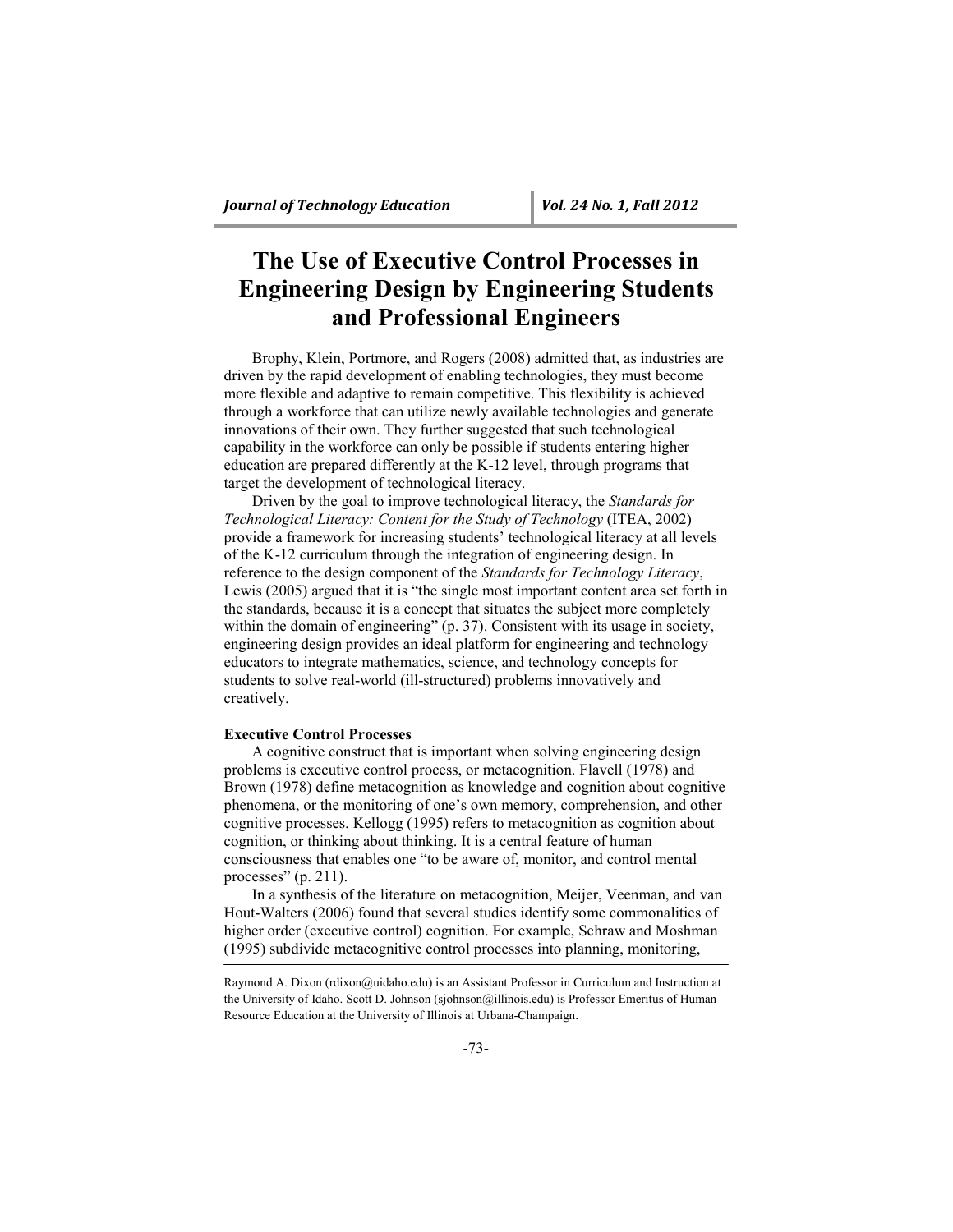and evaluation; while Pintrich and DeGroot (1990) divide metacognition into planning, monitoring, cognitive strategies, and awareness. O'Neil and Abedi (1996) also agree with the aforementioned researchers' perception of metacognition; indicating that it includes planning, monitoring, and evaluation.

Davidson, Deuser, and Sternberg (1995) discuss four metacognitive processes that are important contributors to problem-solving performance across a wide range of domains and problem types, including well-structured and illstructured problems (see Figure 1). When a problem is given (including a design problem), the solver must decide what is known about the problem, what design criteria are expected, and what the constraints might be. They then use representations such as metaphors, analogies, and propositions to make sense of the problem and develop a solution.

Metaphors and analogies are important representations used by designers in design problem solving (Casakin & Goldsmith, 1999; Daugherty & Mentzer, 2008; Hey, Linsey, Agogino, &Wood, 2008). Metaphorical reasoning allows one to make conceptual leaps across domains from a source to a target, such that a new situation can be characterized and understood by reference to a similar one. In respect to designing, metaphors are often used in the early stages of the design process to assist the designer in framing the problem. Besides being used descriptively to define the problem and understand the situation, metaphors can also be used prescriptively as a solution generation tool. For example, "the metaphor, Shower Is A Reset, can be used to generate solutions that could support people's feeling of starting anew even to the point of activating the shower with a button" (Hey et al., 2008, p. 288).

An analogy can be defined as the "illustration of an idea by means of another idea that is similar or parallel to it in some significant features" (Hey et al., 2008, p. 283). Analogies make possible the solution of a problem in the target domain by superimposing upon it a solution from the base domain (Lewis, 2008). In contrast to metaphors, analogies are generally used to solve functional issues and are used mainly during the generation of solutions, rather than in the framing of the design problem.

According to Paivio (1990), propositions are the most versatile of representational concepts because they can be used to describe any type of information. They are strings of symbols that correspond to natural language and which "represent information in the same way regardless of whether the information is experienced verbally, as a spoken or written sentence in whatever language, or nonverbally, as a perceptual scene" (Paivio, 1990, p. 31). The relevance of propositions for engineering design lies in the fact that they can be expressed as general principles, rules-of-thumb, or heuristics; specific physical laws, such as those used in physics; or mathematical formulas (Greca & Moreira, 1997).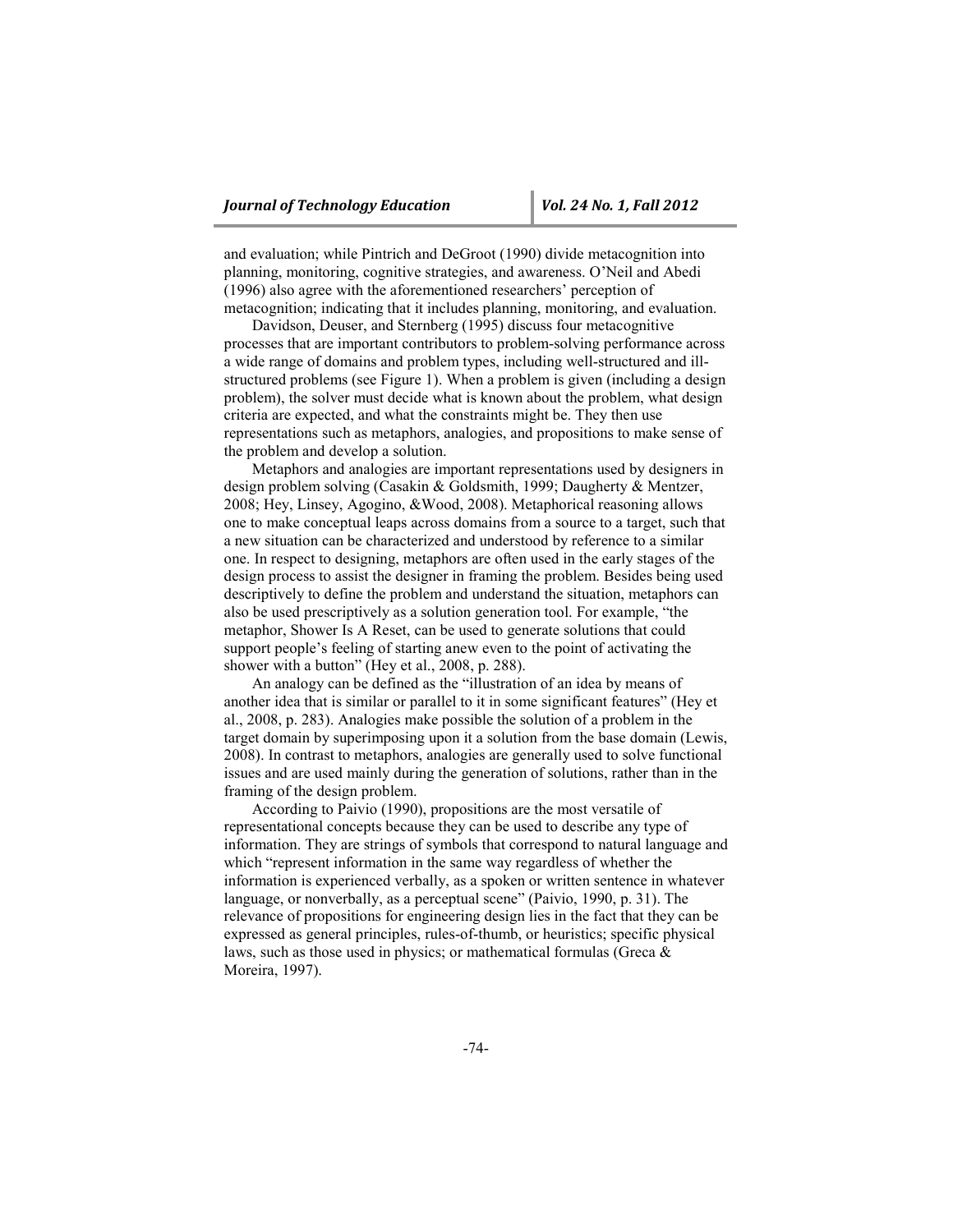# **Figure 1**

*Metacognitive processes in problem solving (Davidson et al., 1995).*



According to Davidson et al. (1995), planning entails dividing the problem into sub-problems and devising the sequence for how the sub-problems should be completed. Individuals are more likely to engage in planning when solving ill-structured problems because the situation is often novel and complex, so planning or structuring brings clarity to one's intended actions. The plan is often revised or modified as the problem solver confronts obstacles during the solution process. This is consistent with Jonassen's (1997) view that illstructured problems possess multiple solutions because they can have multiple representations and multiple problem spaces. Research shows that individuals with less expertise in solving a particular type of problem spend less time in global "up front" planning, and relatively more time in attempting a solution, than do experts across age levels and areas of expertise (Davidson et al., 1995). Studies show that designers select features of the problem space to which they choose to attend and identify areas of the solution space they choose to explore (Cross, 2006). Junior engineering students tend to gather a lot of information when solving a design task, while more experienced designers ask for less information, process data instantly, and quickly build an image of the problem.

While Davidson and associates (1995) assert that monitoring as an executive control process is concomitant with evaluation, some researchers, however, treat both as separate processes (see Flavell, 1979; Kincannon et al., 1999; Schraw & Moshman, 1995; Veenman, van Hout-Wolters, & Afflerbach, 2006). For the purpose of this study, both were treated as separate processes. Schraw and Moshman (1995) define monitoring as one's awareness of comprehension and task performance, as well as the ability to engage in periodic self-testing while learning or solving a problem. The monitoring process relies on a variety of memories (such as idiosyncratic memories, emotional memories, and problem-related memories) and also on abstract rules. Although engineering design problems are ill-structured and contextually driven, the problem solver must apply abstract rules or propositions, like those used when solving wellstructured problems in knowledge domains such as mathematics and physics, in order to achieve an optimal solution.

Evaluation is the appraisal of the products and regulatory processes of problem solving. According to Schraw and Moshman (1995), this typically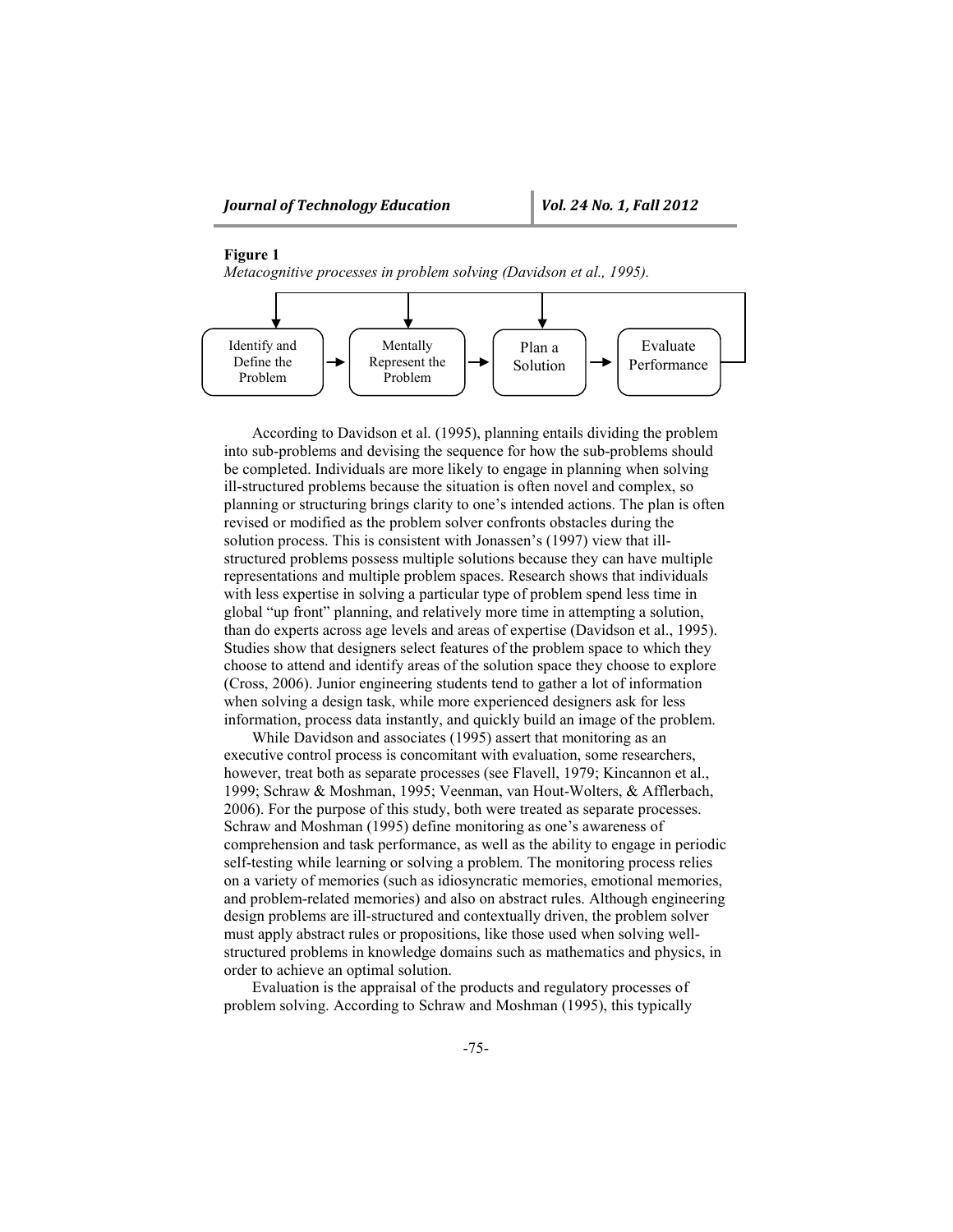includes re-evaluating one's goals and conclusions. The representations used by problem solvers are referenced as they appraise their performance. Davidson et al. (1995) purport that evaluation includes control over the internal representations formed, and those that still need to be formed, for understanding and solving the problem. Jonassen (1997) further adds that evaluating one's performance after the implementation of a solution includes the designer appraising: (a) whether the solution produced is acceptable to all the parties involved, (b) whether the solution is within the problem constraints articulated, (c) whether the solution is elegant or parsimonious, and (d) whether the effects of the solution could be optimized.

# **Conceptual Framework**

The framework for this study was conceptualized by integrating the model for creative design, which illustrates the co-evolution of the problem and solution spaces during engineering design problem solving (see Dorst & Cross, 2001; Maher, Poon, & Boulanger, 1996), with executive control processes such as planning, monitoring, and evaluation. According to Maher, Poon, and Boulanger (1996), whenever engineers are solving design problems, their problem and solution spaces co-evolve with an interchange of information between the two mental spaces. Dorst and Cross (2001) confirmed the accuracy of the Maher et al. model in a protocol study of nine experienced industrial designers whose designs were evaluated on overall quality, creativity, and a variety of other aspects. For simplicity, the co-evolution of the problem and solution spaces is illustrated in Figure 2 by the overlap of the two ellipses. Superimposing elements of the Davidson et al. (1995) metacognitive model on the problem and solution spaces of Maher et al. raises questions about how designers use executive control processes throughout their problem and solution spaces.

# **Figure 2**

*Conceptual Model*

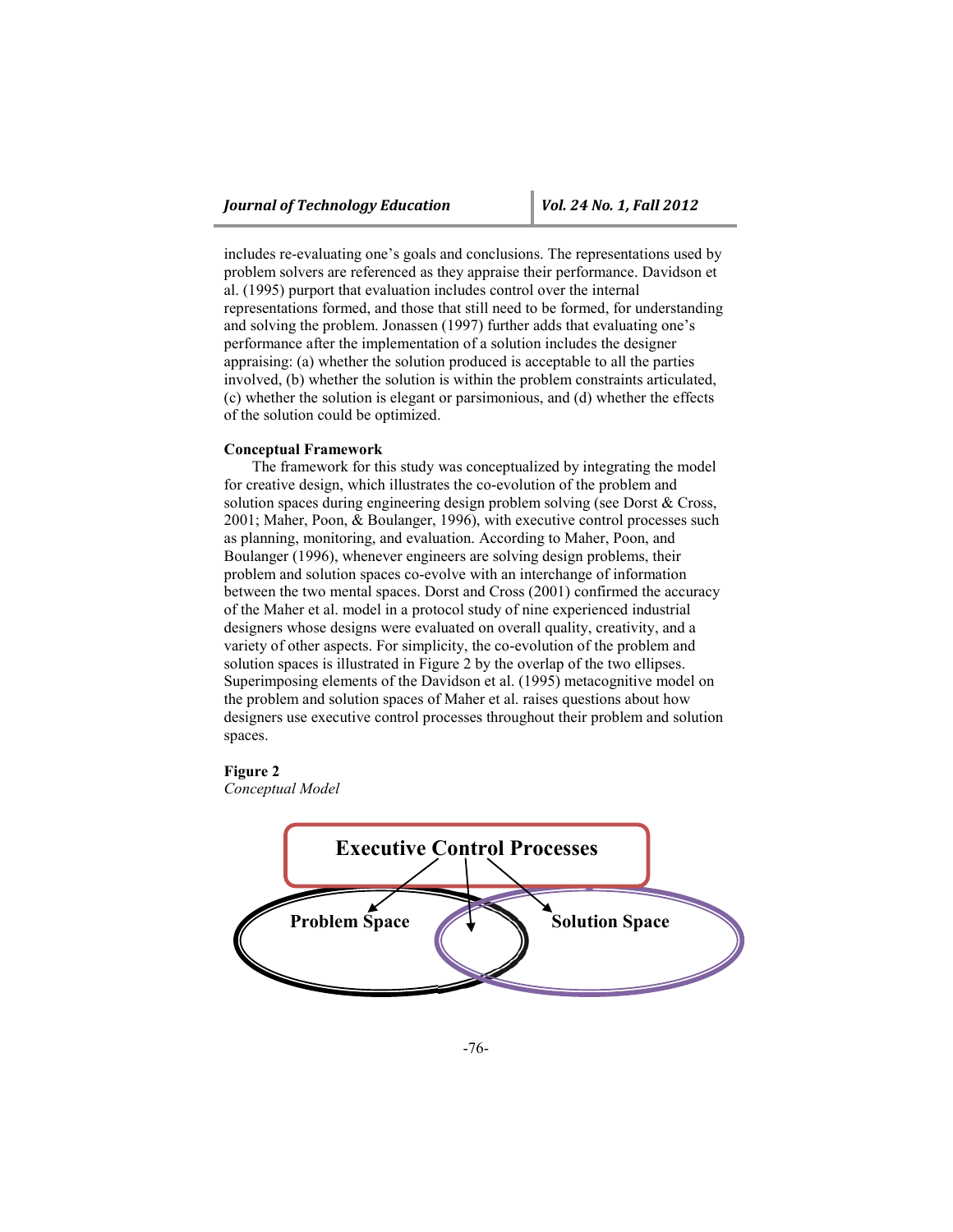# **Purpose of the Study**

The purpose of this study was to investigate if there are differences in the cognitive process of engineering students and professional engineers as they use executive control processes (i.e., planning, monitoring, and evaluation) in the problem and solution spaces while solving an engineering design problem conceptually. The following research questions guided the study:

- 1. In what ways do the executive control processes (planning, monitoring, and evaluation) of engineering students and professional engineers differ in their problem and solution spaces?
- 2. How are propositions, analogies, and metaphors distributed throughout the use of executive control processes by engineering students and professional engineers?
- 3. What is the overall design strategy of the professional engineers and engineering students?

#### **Method**

A qualitative comparison of novice and expert engineers was conducted. A purposeful sampling procedure was used to select the participants. According to Gall, Gall, & Borg (2007), in purposeful sampling the goal is to select cases that are likely to be "information rich" in respect to the purpose of the study. The executive control processes of a small group of mechanical engineering students were compared with a small group of professional mechanical engineers.

# **Participants**

An email was sent inviting juniors and seniors in a four year mechanical engineering program at a Midwestern university to particate in the study. Six mechanical engineering students agreed to participate, three junior and three senior undergraduates. The four professional engineers were recommended by a former associate dean of a college of engineering, who is also a member of the American Society of Mechanical Engineers. Each professional engineer is recognised as an expert in mechanical engineering design. Except for one professional engineer, their individual number of years in the profession exceeded the minimum 10 years of experience it generally takes to achieve expertise in a particular domain (Phye, 1986). The small sample size is typical of verbal protocal studies (Jiang & Yen, 2009; Trickett & Trafton, 2006).

#### **The Design Task**

Each participant was given the same design problem for which to find a conceptual solution. Before the design task was administered, it was vetted by two professionals in the field, an Engineering Technology professor with over 20 years teaching experience and a Mechanical Engineering professor with over 10 years experience as a manufacturing consultant and over three years experience teaching manufacturing principles. This review helped ensure that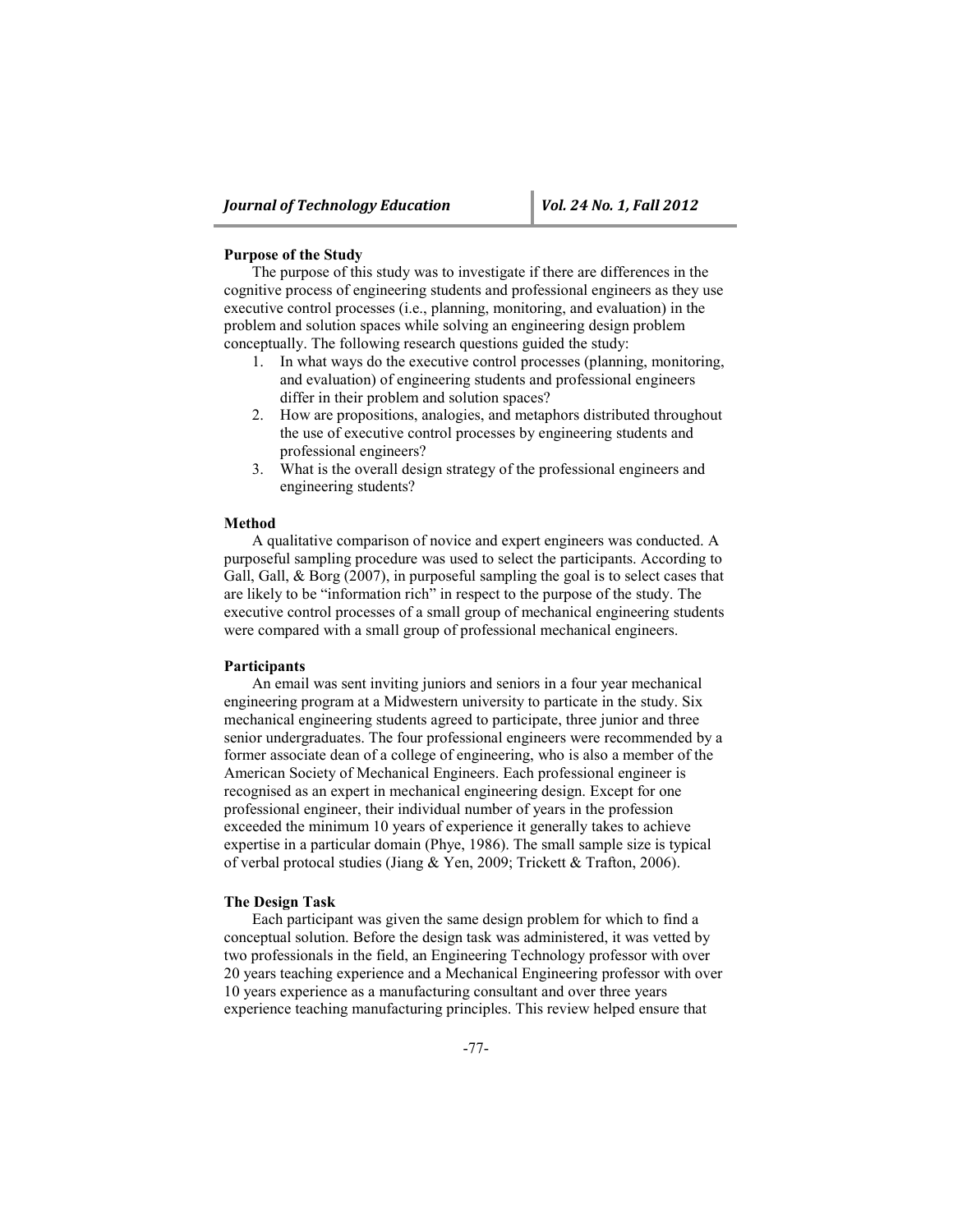the design task was sufficiently ill-structured and of an appropriate difficulty level to engage the students and professional engineers. The final design task was then reviewed by a professor who teaches the senior design project course, and the task was pilot tested with a mechanical engineer with over 20 years experience (see Figure 3).

**Figure 3**

*The Engineering Design Task*

# **THE DESIGN TASK**

The objective of this engineering design activity is to understand the cognitive process of engineering designers as they solve a design problem. Verbal Protocol Analysis will be used. This means that as you solve the problem you will be required to **"think aloud"** (say aloud) what you are thinking. If you stop speaking I will remind you to resume speaking aloud as you solve the problem. Please include all the notes and sketches of your solution on the sketch pads that are provided.

**Duration**: 1 hour

#### **The Context**

Fonthill is a hilly terrain in the District of St. Mary with narrow tracks and virtually nonexistent roads. This area also experiences high amounts of rainfall yearly. There are several communities like Fonthill on this mountainous tropical island. Because of the very poor state of the roads the most frequent mode of transportation are motorcycles. Motorcycles are used to take residents to and from work, market, and school. While the residents see this system of transportation as essential, the government has serious concerns about the safety of the riders and their passengers. The government therefore secured a loan to purchase a fleet of motorcycles that are specially built to handle these rugged terrains. These motorcycles will be leased as taxis to specially trained riders.

#### **The Design Problem**

The Honda CRF230 shown on the next page is a cross between a dirt bike and a street bike. Modify the Honda CRF230 so that it is robust enough to handle repeated journeys through these mountainous terrains that are prone to a lot of rainfall annually. The average cost of a new car in this country is about US\$25000.00 and the government expects that the cost of this motorcycle will not exceed one-third this cost. The motorcycle must also:

- Be equipped with more cargo carrying capacity and at the same time make the rear seating (pillion) more comfortable.
- Have an improved rack or a holding system for carrying packages, books, or a reasonable amount of groceries on the motorcycle. The rack must be non-metallic but of sufficient sturdiness to withstand a rugged terrain, occasional brushing against rocks, and a lot of rainfall.
- Be capable of enough horsepower to climb sections of mountains with slopes of 30 degrees, carrying the rider and the pillion passenger.
- Have a device to prevent the theft of helmets from the motorcycle.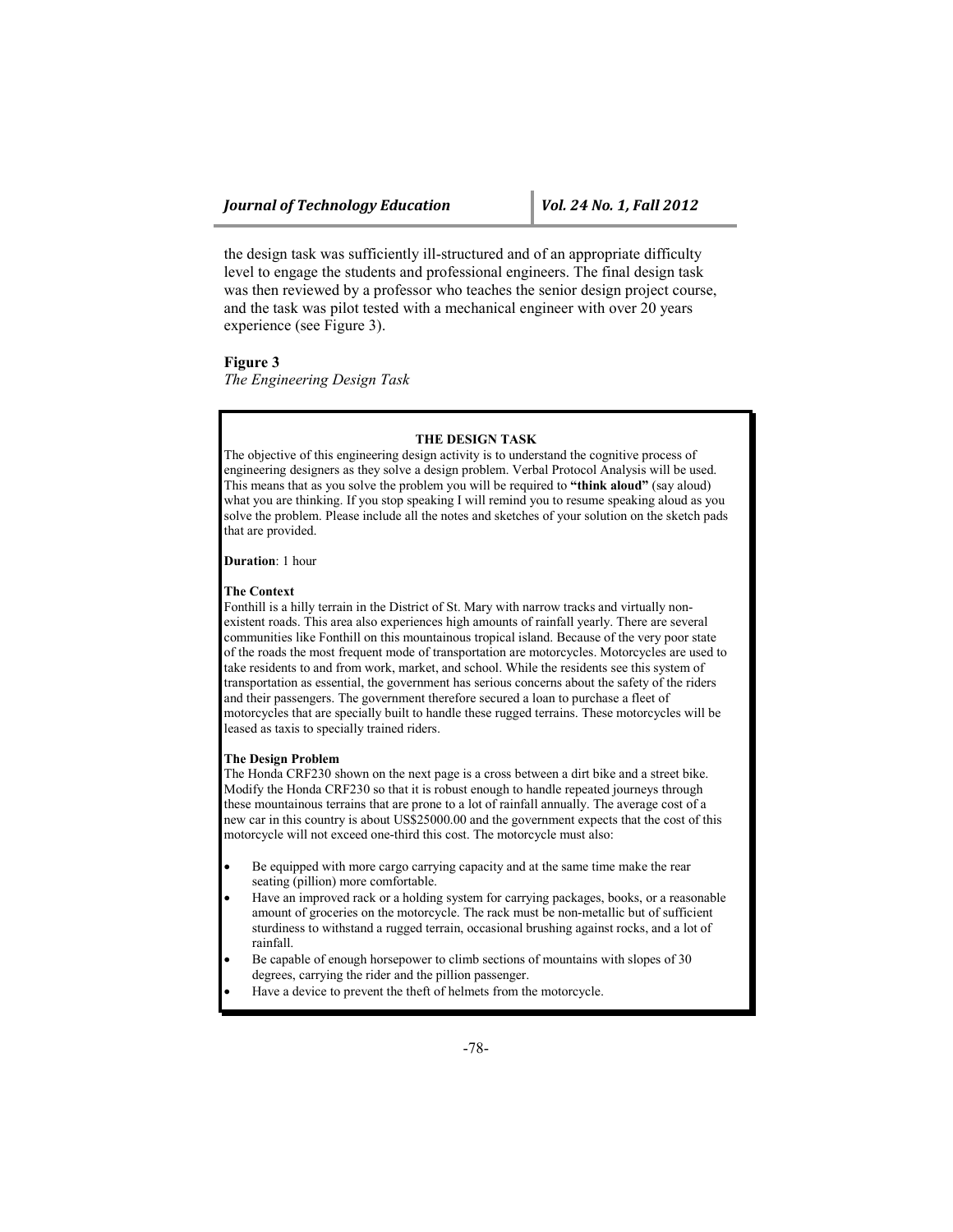#### **Procedure**

The design task was administered at a time and place convenient for each participant. Pencils, erasers, and sketchpads were provided, along with the instructions for the design task. Each participant was allowed approximately one hour to complete the design solution. A \$25 gift card was given to each participant. Participants were required to produce only one conceptual design.

Data were collected primarily through Verbal Protocol Analysis. The first stage of data collection, referred to as concurrent protocol, was carried out while the design problem was being solved. The second stage of data collection, referred to as retrospective protocol, was performed immediately after the problem was solved.

Each participant had the choice of doing a verbalization practice session of about five minutes, thinking aloud as they solved a simple mathematical problem, to prepare them for the study. After they were comfortable with the thinking aloud process, the task was administered. The participants were encouraged to speak aloud whatever they were thinking as they solved the problem. Their think-aloud verbalizations were audio recorded. If the participants stopped talking, they were prompted or reminded to continue to speak aloud what they were thinking.

After each participant completed the engineering design problem, an interview was conducted to clarify sections of the protocol and to allow the participant to explain the executive control processes that were applied. Like the concurrent protocol, the interviews were audio recorded. Their response to the reflective interview questions served as a supplementary data source to the concurrent protocols. A general interview guide format was used. According to Gall et al. (2007), with the general interview format, no set of standardized questions is written in advance because the order in which the topics are explored and the wordings of the questions are not predetermined.

# **Data Analysis**

The audio recordings of the concurrent and retrospective protocols were transcribed. The transcribed protocols were then segmented into think-aloud utterances, divided into sentences, and coded. The quality of the sketches was not evaluated since the objective of the study was to examine the mental processes of the engineering students and the professional engineers while they solved the design task. The sketches and notes, however, acted as a reference to clarify some sections in the protocols.

The purpose of segmenting is to break the transcribed verbal protocol text into units (or segments) that represent discrete thoughts and can be coded with a pre-defined coding scheme. Codes were provided for nine predefined constructs identified from the literature reviewed on metacognition, analogies, problem solving, and design (e.g., Casakin & Goldschmidt, 1999; Cross, 2006; Schraw & Moshman 1995; Hey et al., 2008). The codes were consistent with the constructs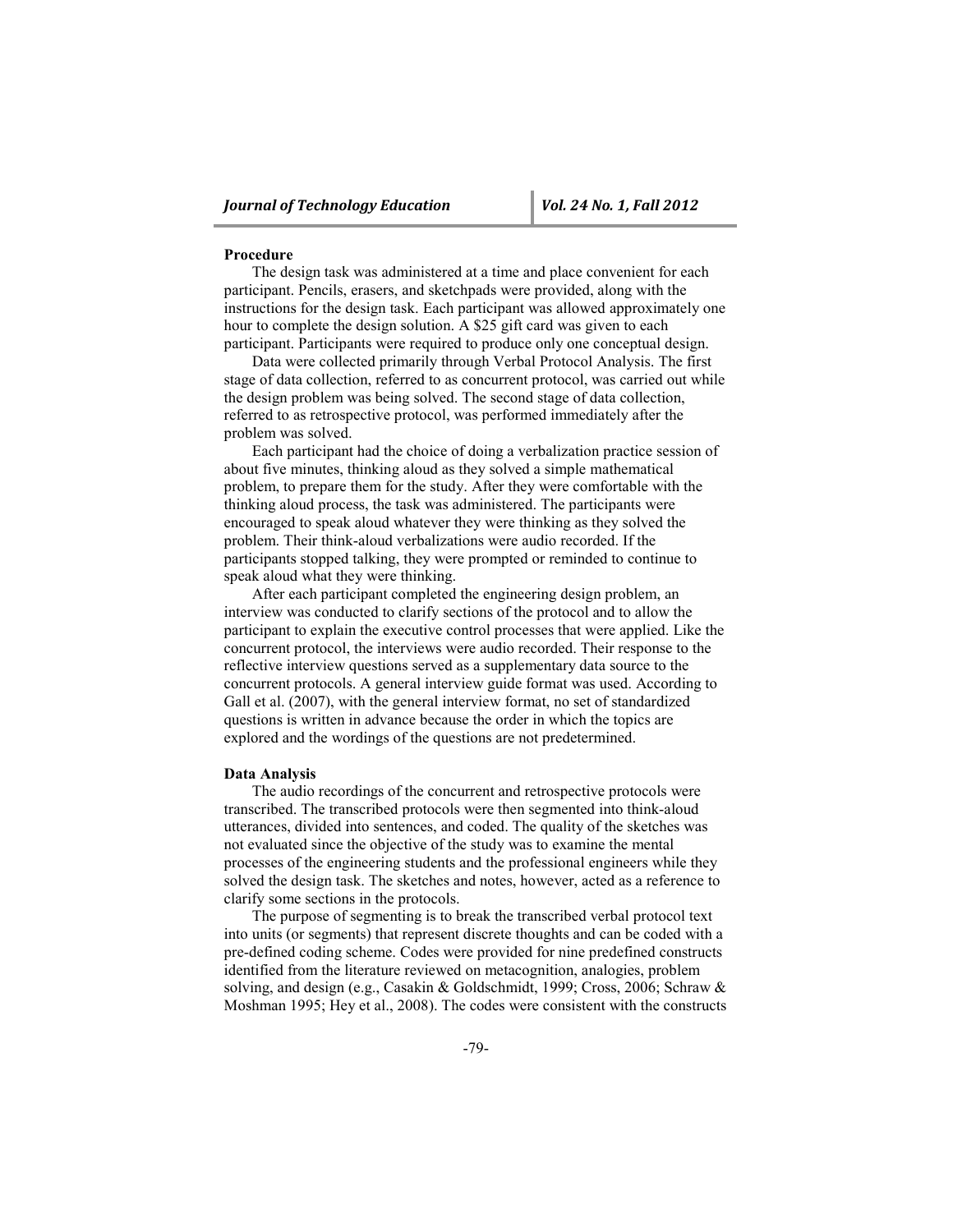described in the model for metacognitive processes in problem solving (Davidson et al., 1995) and the model for creative problem solving (Dorst & Cross, 2001; Maher et al., 1996).

The constructs representing the participants' mental representation were proposition, analogy, and metaphor. Those representing the participants' executive control processes were planning, monitoring, and evaluation. The mental spaces describing the problem-solving episode were problem space, solution space, and overlapping space (see Table 1, next page). There were a total of 270 utterance segments (150 for the professional engineers and 120 for the engineering students).

Reliability coding was conducted by having two persons code seven pages of one transcript (Miles & Huberman, 1994). A reliability kappa coefficient of 0.76 was calculated for the first coding. All disagreements between coders were resolved through discussion. A second coding was done by both coders on the same number of pages of another transcript and a reliability kappa coefficient of 0.9 was calculated. One coder then completed the coding of the remaining transcripts.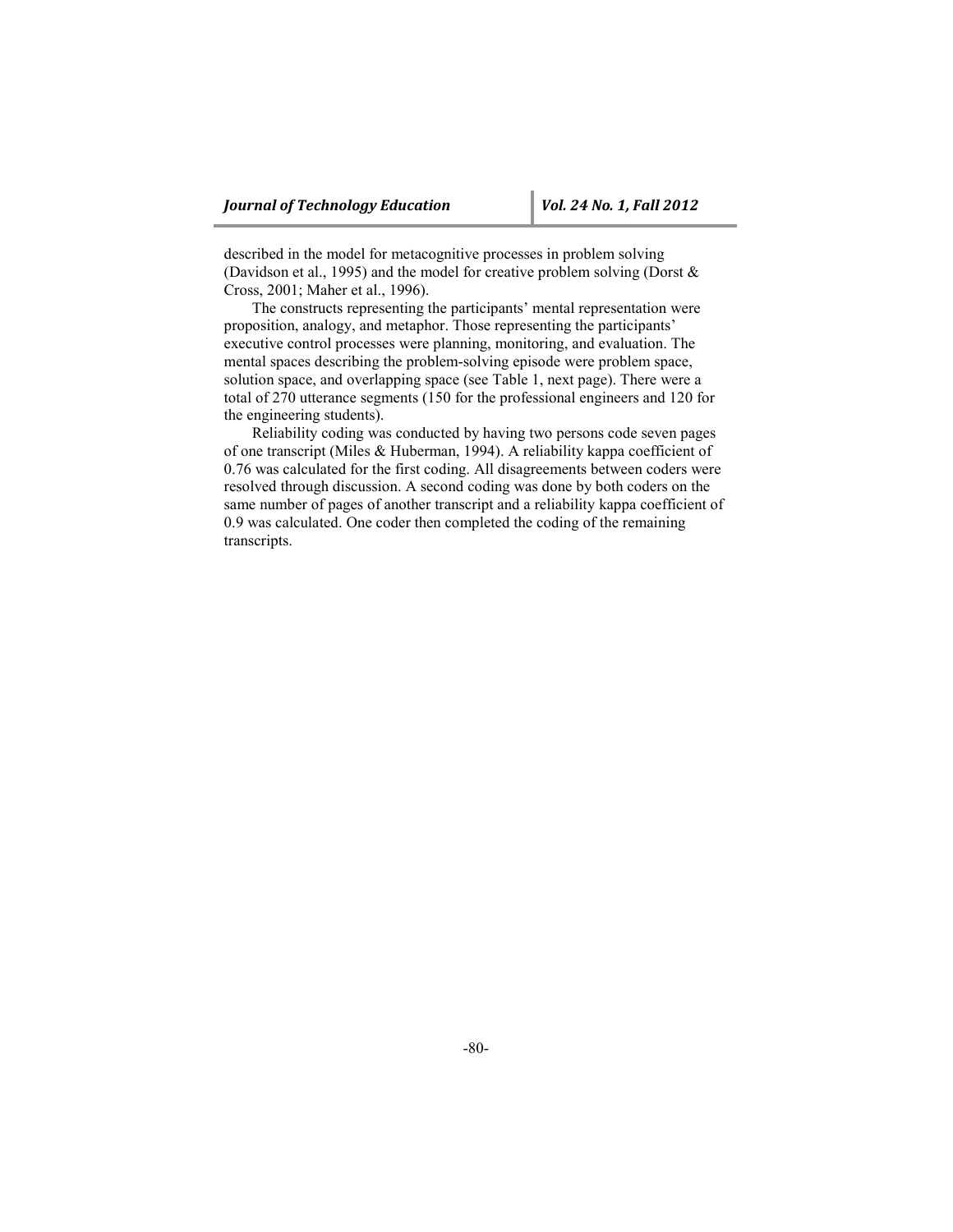# **Table 1**

*Constructs, Codes, and their Meaning*

| Construct             | Code        | Meaning                                                                                                                                                                                                                                                                                                                                                                                                                          |  |
|-----------------------|-------------|----------------------------------------------------------------------------------------------------------------------------------------------------------------------------------------------------------------------------------------------------------------------------------------------------------------------------------------------------------------------------------------------------------------------------------|--|
| Propositions          | Prp         | Mathematical and engineering science formula and rule-of-thumb or<br>heuristics used for example in analysis—e.g., $F = mv^2/r$ ; "lowering the<br>frame will lower the center of mass."                                                                                                                                                                                                                                         |  |
| Analogies             | Anl         | Comparing an idea with another idea that is similar in structural and<br>relational features-e.g., comparing the surface texture of a leaf with<br>the surface texture of a plate in a battery;<br>Comparing two types of motorbikes                                                                                                                                                                                             |  |
| Metaphors             | Mta         | Allows one to make conceptual leaps across domains from a source to<br>a target so that a new situation can be characterized and understood by<br>reference to a familiar one. They help to provide meaning to a design<br>situation-e.g., viewing a gas station design problem as an oasis.<br>Understanding a design situation by comparing an electronic book<br>delivery design to a restaurant metaphor (Hey et al., 2008). |  |
| Planning              | Pla         | Dividing the problem into sub-problems and strategizing how to reach<br>a solution-e.g., Gathering data, prioritizing the requirements in<br>design brief, identifying constraints.                                                                                                                                                                                                                                              |  |
| Monitoring            | Mon         | Engaging in periodic self-testing and assessment of the quality of<br>design as one progress to a solution-e.g., Performing analysis;<br>testing the accuracy of a formula, calculation, or sketch for the<br>accuracy of a clamping force.                                                                                                                                                                                      |  |
| Evaluation            | Eva         | Appraising or judging whether the solution of a design meets<br>constraints, costs, and all the demands of the stakeholder; judging<br>quality of two or more design-e.g., Appraising whether one<br>component is designed with the cheapest material that can guarantee<br>the required strength and quality required by the customers.                                                                                         |  |
| Problem<br>space      | Prb-sp      | Includes design activities such as gathering information, defining the<br>problem, identifying constraints, specifying evaluation criteria, and<br>initially searching alternative solutions.                                                                                                                                                                                                                                    |  |
| Solution<br>space     | Sol-sp      | Includes activities such as developing a solution, sketching, drawing,<br>deciding between two alternatives, optimizing a selected solution, and<br>determining specifications.                                                                                                                                                                                                                                                  |  |
| Overlapping<br>spaces | Prb-<br>Sol | The mental space where information is interchange between problem<br>and solution spaces. Involves consulting the design brief to make<br>verification then returning to the solution or start a new solution.<br>Activities include analysis and the selection of alternative solutions.                                                                                                                                        |  |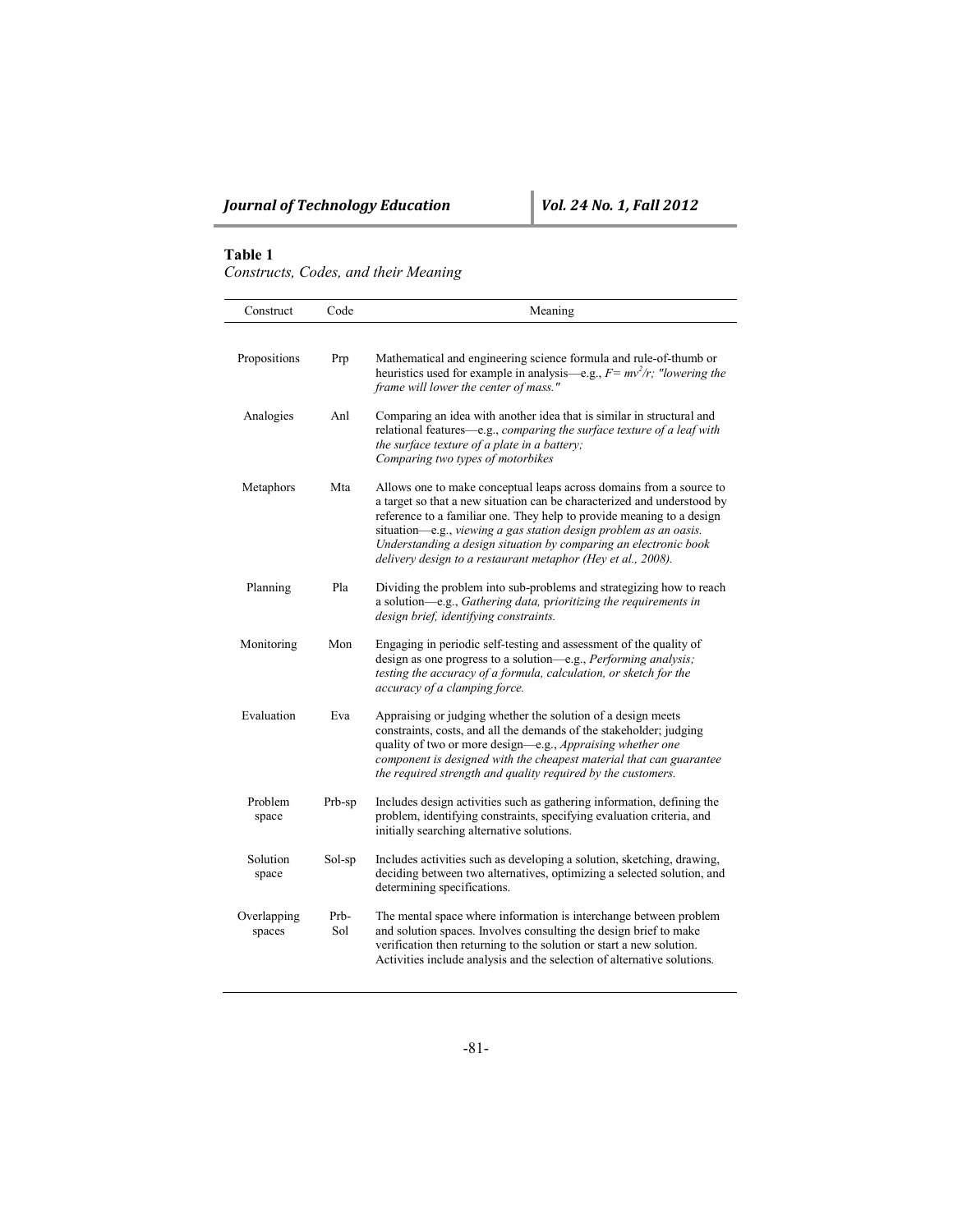# **Results**

# **Executive Control Process Frequency and Characteristics**

As illustrated in Figure 4, the frequency of planning activities for both groups decreased, while the frequency of the monitoring and evaluation activities for both groups increased, as they progressed from the problem space to the solution space. The frequency of the professional engineers' executive control processes was higher in the solution space (83) than the engineering students (59). Overall, the engineering students had a higher frequency of planning activities than the professional engineers.

# **Figure 4**

*Frequency Histograms Comparing Engineering Students and Professional Engineer Executive Processes*



**Engineering Students**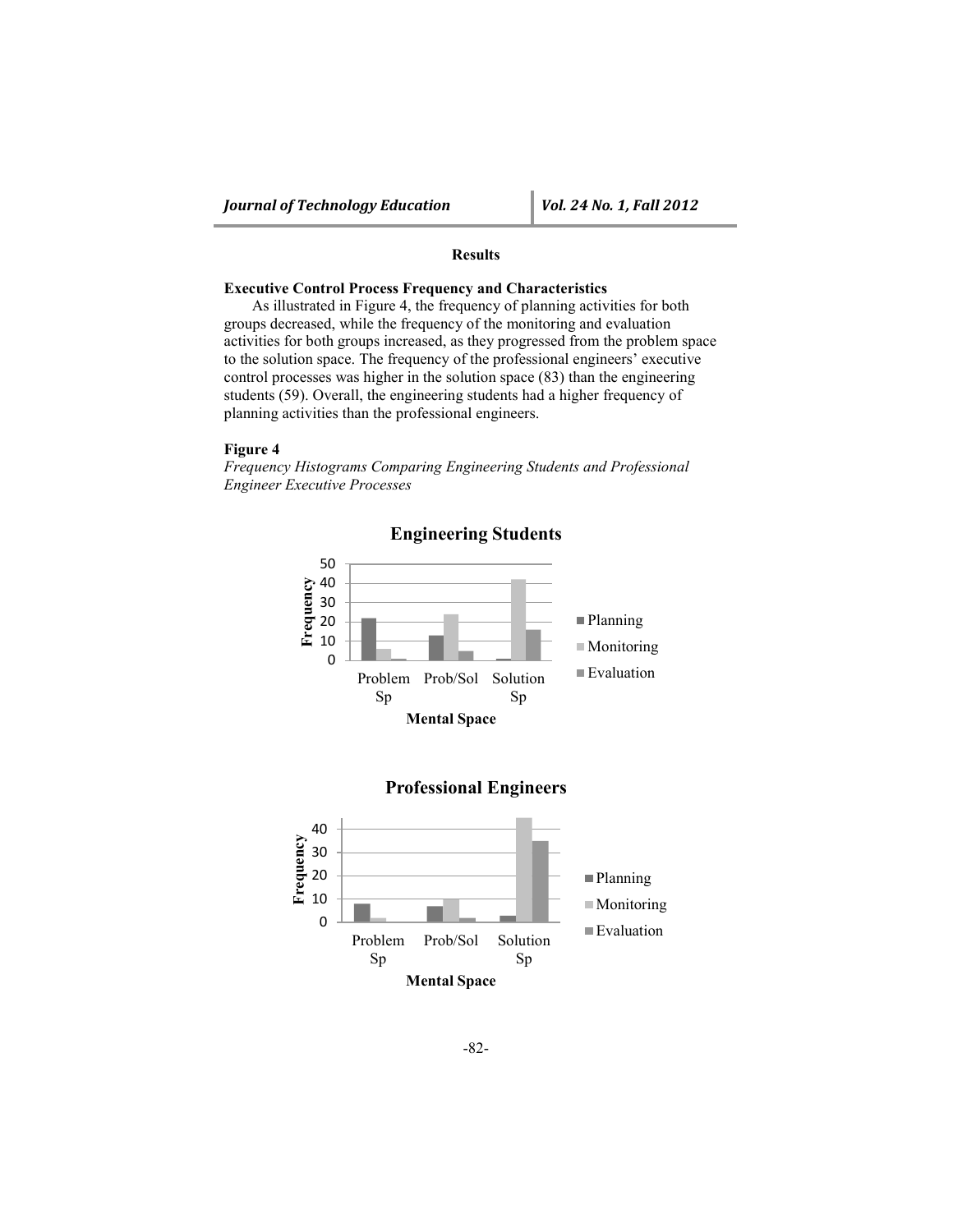The engineering students showed major increases in the frequency of their monitoring activities in the problem space (6) and solution space (42). The professional engineers also showed major increases in their monitoring activity from the problem space  $(2)$  to the solution space  $(45)$ ; however, the engineering students displayed more monitoring activities in the overlapping space (24) than the professional engineers (10). The professional engineers did not show any signs of evaluation in the problem space and showed very little in the overlapping space (2), but the frequency of evaluation in the solution space increased significantly (35). The professional engineers used more executive control activities on average than the engineering students.

#### **Table 2**

*Characteristics of Executive Control Processes*

| Metacognitive     | <b>Characteristics</b>                                                                                                                                                                                                                                                                                                                                                |                                                                                                                                                                                                                                                                                                  |  |  |
|-------------------|-----------------------------------------------------------------------------------------------------------------------------------------------------------------------------------------------------------------------------------------------------------------------------------------------------------------------------------------------------------------------|--------------------------------------------------------------------------------------------------------------------------------------------------------------------------------------------------------------------------------------------------------------------------------------------------|--|--|
| <b>Regulation</b> | <b>Engineering Students</b>                                                                                                                                                                                                                                                                                                                                           | <b>Professional Engineers</b>                                                                                                                                                                                                                                                                    |  |  |
| Planning          | Spent more time planning.                                                                                                                                                                                                                                                                                                                                             | Spent less time planning                                                                                                                                                                                                                                                                         |  |  |
| Monitoring        | Used analogies to help in the<br>framing and understanding the<br>problem. "So what I am doing<br>right now is trying to think of<br>other road vehicles, their seating<br>like for example four wheelers,<br>their seating and the racks are<br>much wider, so we could<br>possibly make the rear a little<br>wider by extending the frame"<br>The majority of metal | Planning strategies more driven by<br>engineering science principles<br>rather than analogical features. "So<br>I lowered the center of gravity of<br>the load and extended the wheel-<br>base for stability. Okay I have an<br>initial concept for moving<br>forward."<br>The majority of metal |  |  |
|                   | representations were exhibited<br>during monitoring, and analogies<br>were used more frequently than<br>propositions.<br>Safety seems to be the main                                                                                                                                                                                                                  | representations were exhibited<br>during monitoring, and analogies<br>were used more frequently than<br>propositions.                                                                                                                                                                            |  |  |
|                   | factor that drives the assessment<br>and optimization of the quality<br>of a solution. "The exhaust I<br>think might cause a problem<br>with the rider. I think the more<br>shielding would have to be<br>implemented to prevent the rider<br>or any cargo from burning."                                                                                             | Most of the monitoring activities<br>focus at improving the customer<br>safety and comfort. "But this I<br>mean to make the passenger more<br>comfortable we've got to do a<br>better job of seating"                                                                                            |  |  |
| Evaluation        | Spent less time on evaluation                                                                                                                                                                                                                                                                                                                                         | Spent more time on evaluation                                                                                                                                                                                                                                                                    |  |  |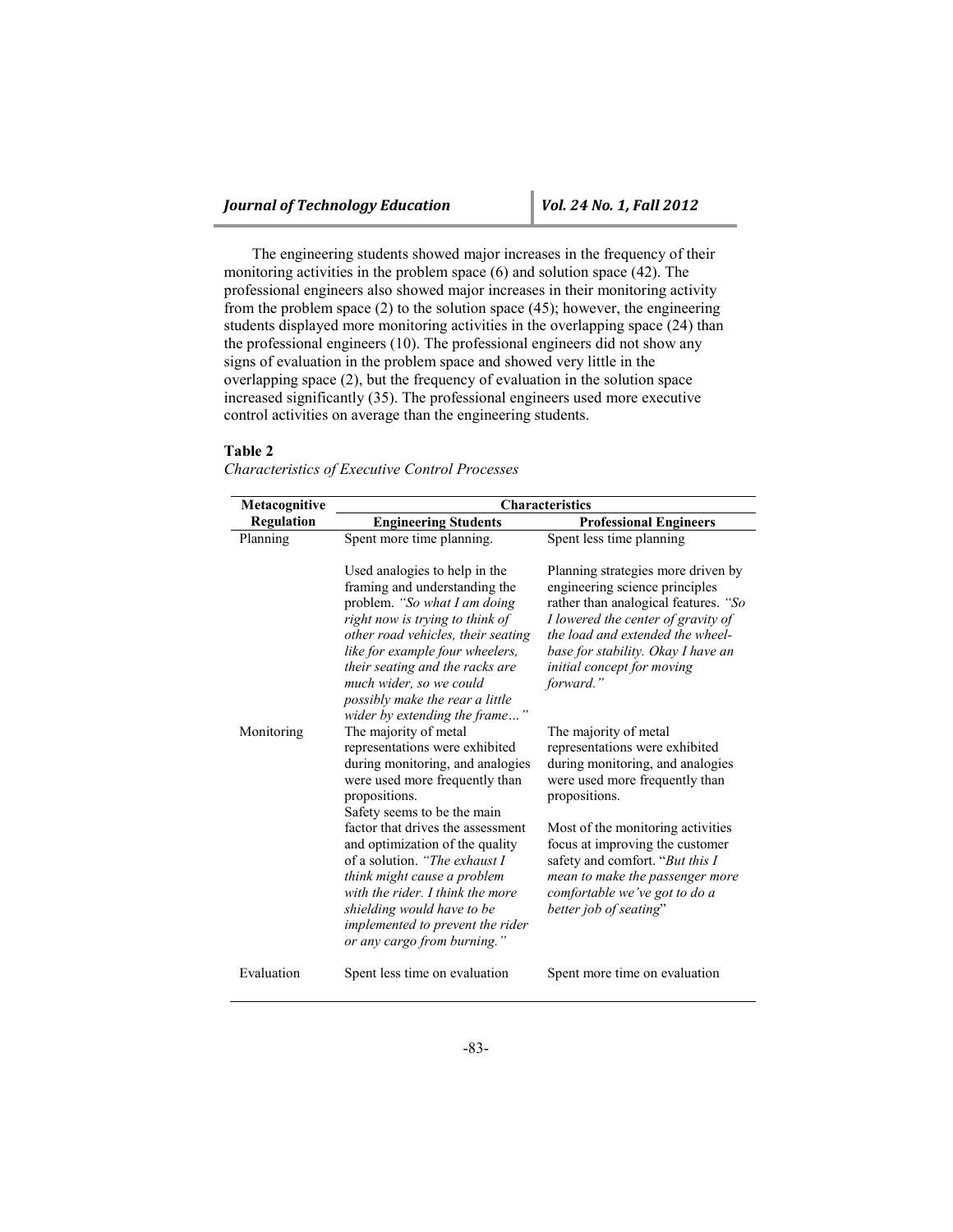Table 2 illustrates the main characteristics of the engineering students' and professional engineers' executive control processes. These characteristics were identified by themes that were common in the protocols for all four of the engineering students and three of the professional engineers.

#### **Mental Representations and Design Strategy**

The engineering students and the professional engineers used different amounts of propositions, metaphors, and analogies in their planning, monitoring, and evaluation. Only three of the engineering students (Don, Gus, and Len) and one professional engineer (Mac) used metaphors while they were planning. One engineering student (Len) and one professional engineer (Mac) used a metaphor while carrying out monitoring activities.

The engineering students used only analogies in their evaluation, except for one (Hank) who used both analogies and propositions. In contrast, two of the four professional engineers used both analogies and propositions in their evaluation; one used only analogies, and one did not use any mental representation. Overall, most of the mental representations that were used by the engineering students and professional engineers occurred while they were monitoring their design solution. One engineering student (Hank) deviated from this pattern, using most of his mental representation during evaluation. The second highest number of mental representations was used during the planning of the engineering students and during the evaluation of the professional engineers.

There were several differences and similarities in the engineering design strategy used by the engineering students and professional engineers. The professional engineers, on average, took a longer time to solve the design task than the engineering students (professional engineers 47.17 minutes; engineering students 30.17 minutes). The protocols revealed that some students and professional engineers showed a determination not to deviate from an early concept. This behavior is similar to findings indicating that experienced mechanical engineering designers and senior design students tend to attach to early solution ideas and concept (Ball, Evans, & Dennis, 1994; Ullman, Dietterich, & Stauffer, 1988). For example, the student Len, stuck with an ATV design idea from the beginning to the end of his design.

> LEN: **(After about 2 minutes into his solution)** *…and if you like a back seat like an ATV type it would be considerable more comfortable than having two people on one motorcycle.* **(About 25 minutes later)***…okay for safety my original design is definitely safer because it's two people sitting in an enclosed area and the bars here would be metal so they at more of a roll bar like on ATVs.*

The professional engineer Kirk showed a similar attachment to a concept that he had from the beginning of his solution.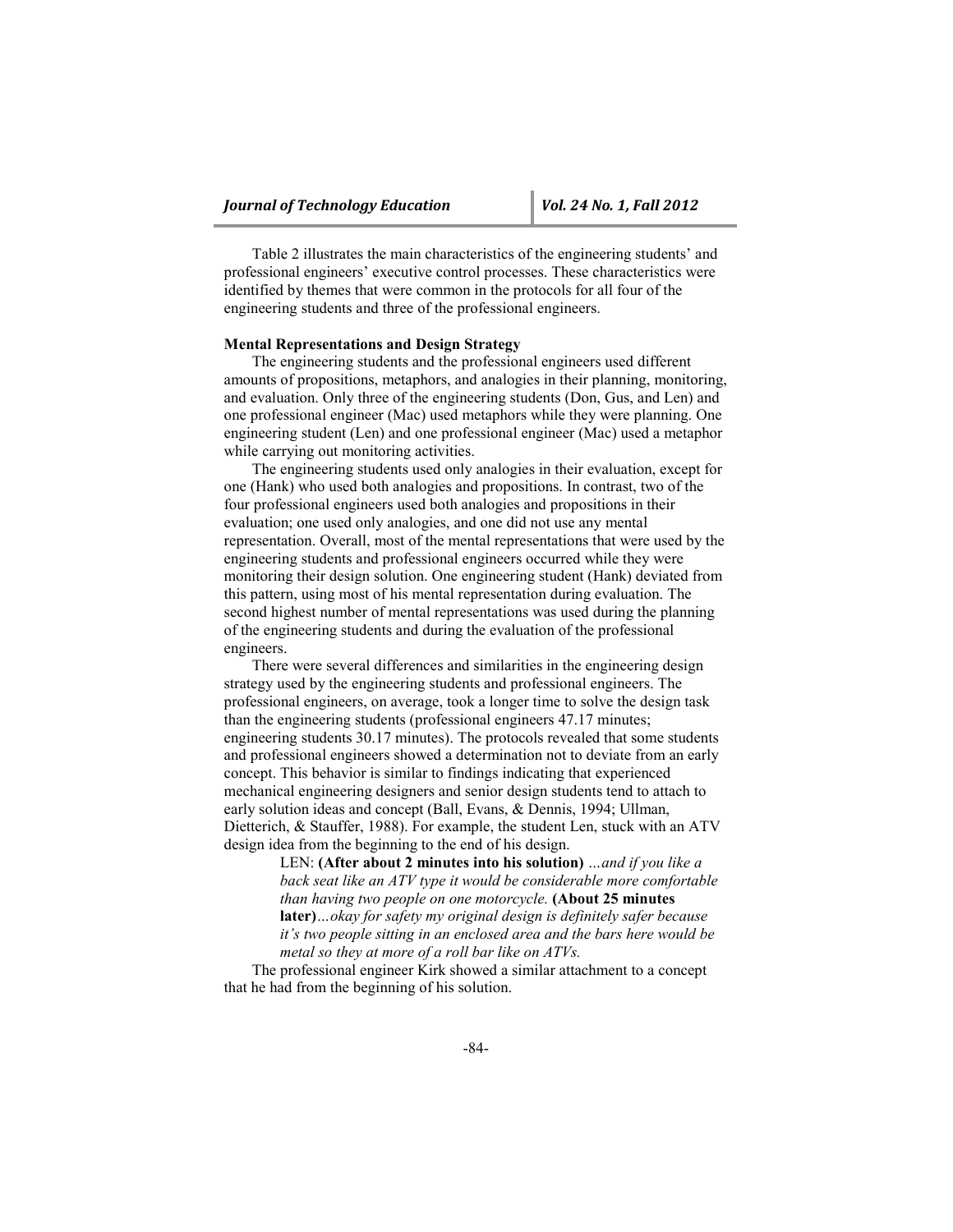KIRK: **(After about 3 minute into his solution)** *…my initial thought was some sort of an articulated vehicle that would be attached to the rear of the motorcycle that would carry the passenger and/or luggage and provide stability.* **(About 32 minutes later)***…my original concept for two rear wheels revolves around a rickshaw type concept where you would still essentially have four tires for the total vehicle. The rickshaw would provide a stable ride for the passenger to get out carry lots of load; it would be a really nice solution.*

The general design recommendation from both groups was a motorbike with a carriage compartment at the back; flatter, lower seats with a backrest; and broad wheels and locks to secure the helmets. There was remarkable similarity, and not much variance, in the alternative solutions of both the engineering students and the professional engineers. For example, both groups considered using a saddlebag in the center of the bike, a four wheel ATV type vehicle, a three wheel ATV type vehicle, a bike with a passenger carriage to the side, and a bike with a luggage carriage that is pulled from the back.

# **Discussion and Conclusions**

The small purposeful sample used does not allow for generalized statements to be made about the mechanical engineering design process of professional engineers and engineering students. The findings from this qualitative study, however, confirm previous findings of other studies and provide useful insights about the executive control processes of student and professional mechanical engineer designers.

Three conclusions were drawn from the findings. The first is that expert planning and monitoring is driven by propositions, while the novice planning and monitoring is influenced by analogical comparisons. One possible reason the students used more analogical comparisons in their planning and monitoring is because they were not familiar with the type of design problem, and so they drew upon similar types of design to aid them in defining the problem and finding solutions. In contrast, the professional engineers, because of their years of experience, could easily understand the nature of the problem and, therefore, relied more on engineering science formulas and heuristics in their planning and monitoring.

The second conclusion is that mental representations are used mostly when the engineering student and professional engineers are monitoring their design solutions, and the professional engineers are more balanced than the students in their use of analogies and propositions. This conclusion is reflective of one of the themes identified by Jonassen, Strobel, and Beng Lee (2006) in a qualitative study of engineers in their natural working environment. They found that instead of relying on one form of representation, engineers use multiple forms of problem representation in their day-to-day practice.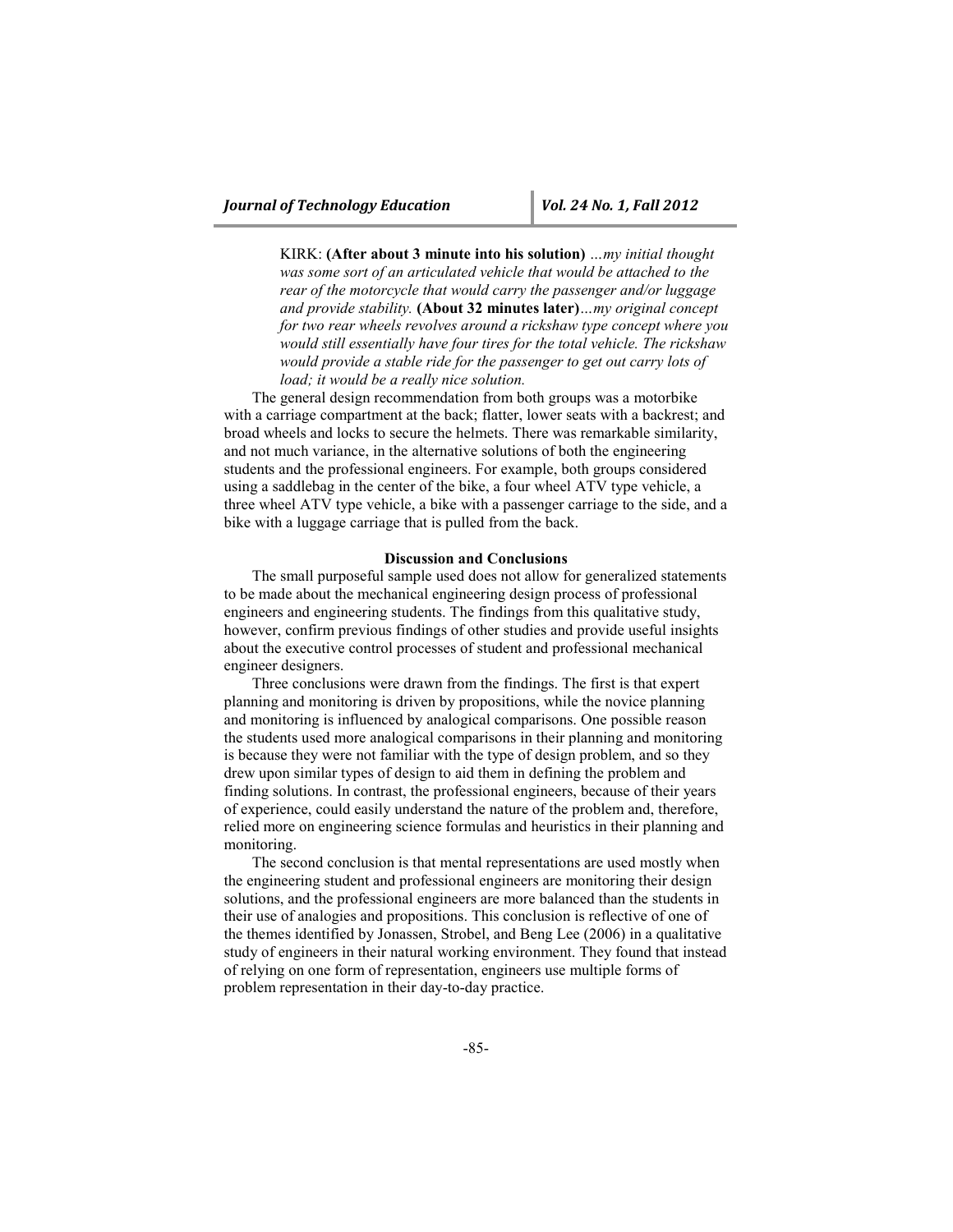The third conclusion is that evaluation plays a larger role in the solution space of professional engineers, while engineering students do more planning in the problem space. The decrease in planning activities and increase in monitoring and evaluation activities, as the designers move from the problem space to the solution space, were consistent with what Davidson et al. (1995) implied about metacognition in problem solving. The findings, however, indicate that the engineering students did more planning than the professional engineers. This conflicts with literature on metacognition in problem solving. For example, Davidson et al. (1995) stated that "individuals with less expertise in solving a particular problem seem to spend relatively less time in global 'up front' planning for solution, and relatively more time in attempting to implement a solution than do experts" (p. 218). Atman et al. (2007) also found that expert mechanical engineers spent twice as much time in problem scoping activities, such as problem definition and gathering information, which are elements of planning. The professional engineers in this study may not have needed to spend much time for planning due to their past experience, as planning may be so familiar to them that they simply move into articulating their thoughts about solutions.

It is not surprising that the professional engineers used more monitoring and evaluation in the solution space. In fact, the literature on metacognition indicates that experts excel in these self-regulatory and appraisal skills. Experienced engineers were observed to make preliminary evaluations of their tentative decision, perform final evaluation, balance systems of benefits and tradeoffs, and use guidelines and rules-of-thumb when making decisions (Ahmed, Wallace, & Blessing, 2003; Crismond, 2007). The time spent in decision making is likely to be related to the time spent generating and evaluating solutions (Radcliffe & Lee, 1989).

# **Implications**

The fact that the professional engineers used multiple forms of representations strengthens the suggestion of Jonassen and associates (2006) that design curriculum and pedagogy should not rely exclusively on algebra, calculus, and trigonometric formulas to represent problems, but students should be taught how to supplement these propositional representations with other alternative qualitative problem representations.

The *Standards for Technological Literacy: Content for the Study of Technology* state, "as a part of learning how to apply design process students in grade 9-12 should… evaluate the design solution using conceptual, physical, and mathematical models at various interval of the design process in order to check for proper design and note areas where improvement is needed" (ITEA, 2002, p. 123). Evaluation is recognized as a higher order cognitive skill at which experts excel. Therefore, design curriculum and teaching strategies should target the development of these skills. Engineering and technology students should be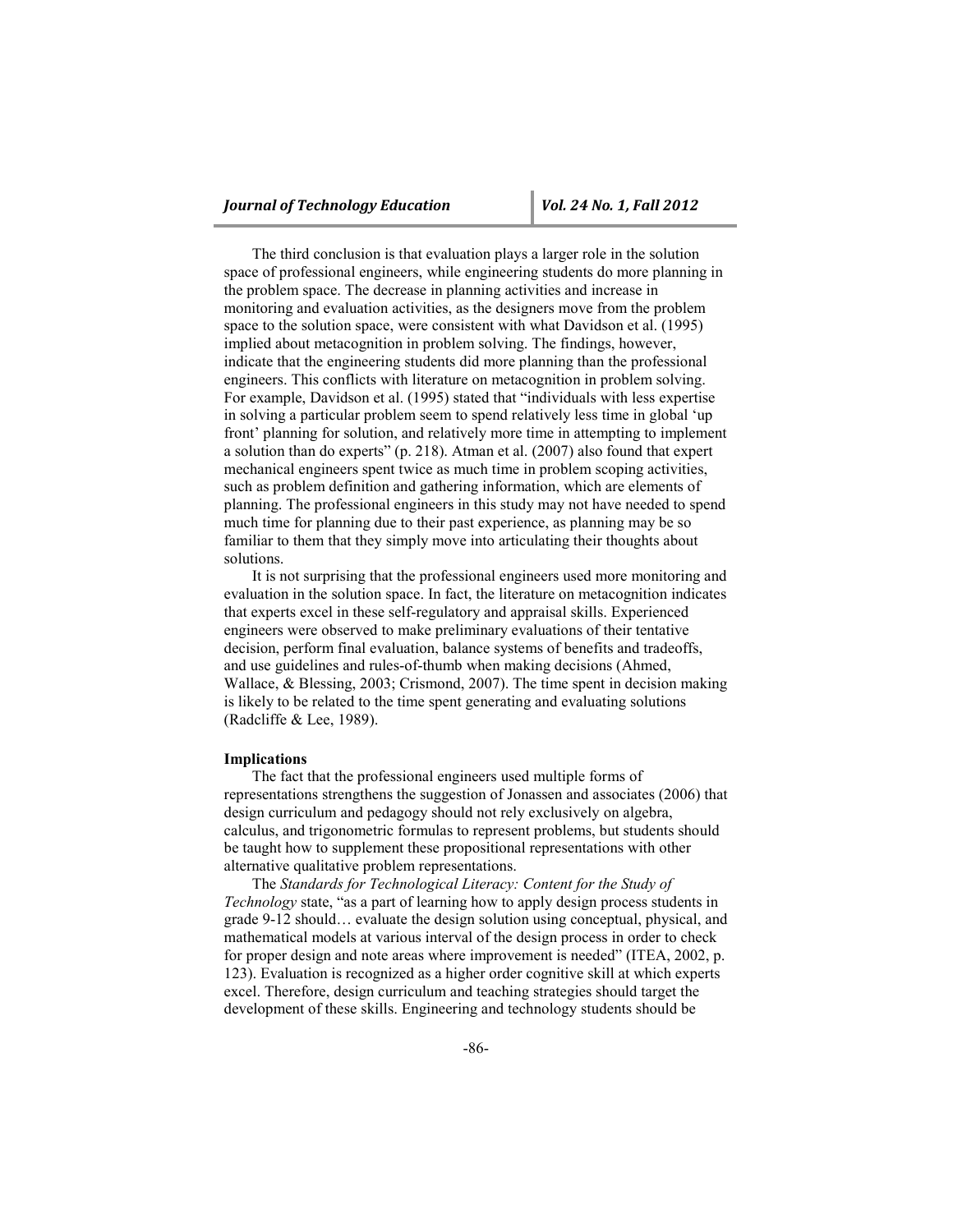taught how to use both quantitative and qualitative analytical methods to frame their strategy and monitor their design conceptualizations. In later stages of the design process, students can be taught how to determine the best alternative solutions by the conducting of scientific tests. This will also improve their evaluative skills. According to Crismond (2007), "Students can develop their own guidelines based on tests they conduct by formulating design rules-ofthumb. Design rules-of-thumb can strengthen the link between science and engineering design and amount to intermediate abstractions that link the concrete realities of a particular mechanism and product with relevant concepts and laws from engineering and the natural sciences" (p. 27).

The increased evaluation activities by the professional engineers were evident primarily when they reflected on or reviewed their processes and solutions. Self-monitoring and evaluation are associated with higher levels of design quality (Crismond, 2007). Therefore, strategies used in grades 9-12 ETE classrooms should allow students to reflect on and critique their own and other's design process and product. Crismond recommends that giving students practice at identifying others' design strategies can make their design-oriented metacognition more accurate and automatic.

#### **References**

- Ahmed, S., Wallace, K. M., & Blessing, L. (2003). Understanding the differences between how novice and experienced designers approach design tasks. *Research in Engineering Design, 14*, 1-11.
- Atman, C. J., Adams, R. S., Cardella, M. E., Turns, J., Mosborg, S., & Saleem, J. (2007). Engineering design processes: A comparison of students and expert practitioners. *Journal of Engineering Education, 96*(4), 359-379*.*
- Ball, L. J., Evans, J. St. B. T., & Dennis, I. (1994). Cognitive processes in engineering design: A longitudinal study. *Ergonomics, 37*(11), 1753-1786.
- Brophy, S., Klein, S., Portmore, M., & Rogers, C. (2008). Advancing engineering education in P-12 classroom. *Journal of Engineering Education, 97(*3), 369-387.
- Brown, A. L. (1978). Knowing when, where, and how to remember: A problem of metacognition. In R. Glaser (Eds.), *Advances in instructional psychology* (Vol. 1, pp. 77–165). Hillsdale, NJ: Erlbaum.
- Casakin, H., & Goldschmidt, G. (1999). Expertise and the use of visual analogy: Implications for design education. *Design Studies*, *20*(2), 153-175. doi:10.1016/S0142-694X(98)00032-5
- Crismond, D. (2007). *Contrasting strategies of beginning and informed designers. One representation of learning progression in engineering design*. Retrieved from

http:eres.li.umn.edu/eres/docs/20642/crismond\_designstrategy\_paper.pdf Cross, N. (2006). *Designerly ways of knowing.* London, England: Springer.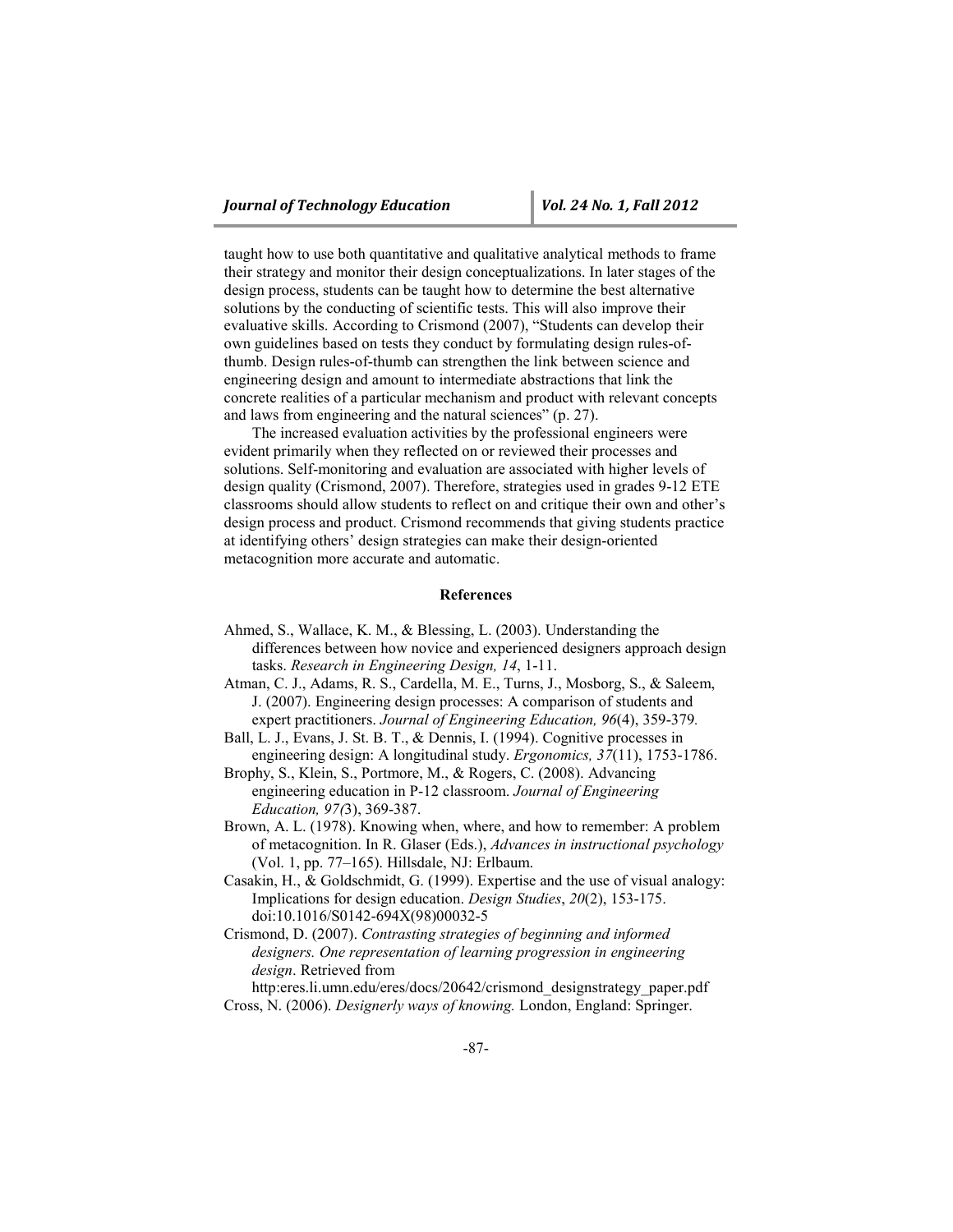- Daugherty, J., & Mentzer, N. (2008). Analogical reasoning in the engineering design process and technology education applications. *Journal of Technology Education, 19(2), 7-21.*
- Davidson, J. E., Deuser, R., & Sternberg, R. J. (1995). The role of metacognition in problem solving. In J. Metcalfe & A. P. Shimamura (Ed.), *Metacognition: Knowing about knowing* (pp. 208-225). Cambridge, MA: MIT Press.
- Dorst, K., & Cross, N. (2001). Creativity in the design process: Co-evolution of problem-solution. *Design Studies, 22*(5), 425-437. doi:10.1016/S0142- 694X(01)00009-6
- Flavell, J. H. (1978). Metacognitive development. In J. M. Scandura & C. J. Brainerd (Eds), *Structural/process theories of complex human behavior*. Alphen a.d. Rijn, The Netherlands: Sijthoff & Noordhof.
- Gall, M., Gall, J., & Borg, W. (2007). *Educational research: An introduction* (3rd ed.). Boston, MA: Pearson Education.
- Greca, I. M., & Moreira, M. A. (1997). The mental representations: Models, propositions and images used by college physics students regarding the concept of field. *International Journal of Science Education, 19*(6), 711- 724. doi: 10.1080/ 0950069970190607
- Hey, J., Linsey, J., Agogino, A. M., & Wood, K. L. (2008). Analogies and metaphors in creative design. *International Journal of Engineering Education, 24*(2), 283-294.
- International Technology Education Association. (2002). *Standards for technological literacy: Content for the study of technology* (2nd ed.). Alexandria, VA: ITEA.
- Jiang, H., & Yen, C. (2009). *Protocol analysis in design research: A review*. Retrieved from

http://www.iasdr2009.org/ap/Papers/Orally%20Presented%20Papers/Desig n%20Method/Protocol%20Analysis%20in%20Design%20Research%20- %20a%20Review.pdf

- Jonassen, D. H. (1997). Instructional design model for well-structured and illstructured problem-solving learning outcomes. *Educational Technology Research and Development, 45*(1), 65-94.
- Jonassen, D. H., Strobel, J., & Lee, C. B. (2006). Everyday problem solving in engineering: Lessons for engineering educators. *Journal of Engineering Education, 95*(2), 139-151.
- Kellogg, R. T. (1995). *Cognitive Psychology*. London, England: Sage Publications.
- Kincannon, J., Gleber, C., & Kim, J. (1999, February). *The effects of metacognitive training on performance and use of metacognitive skills in self-directed learning situations.* Paper presented at the National Convention of the Association for Educational Communications and Technology, Houston, TX.